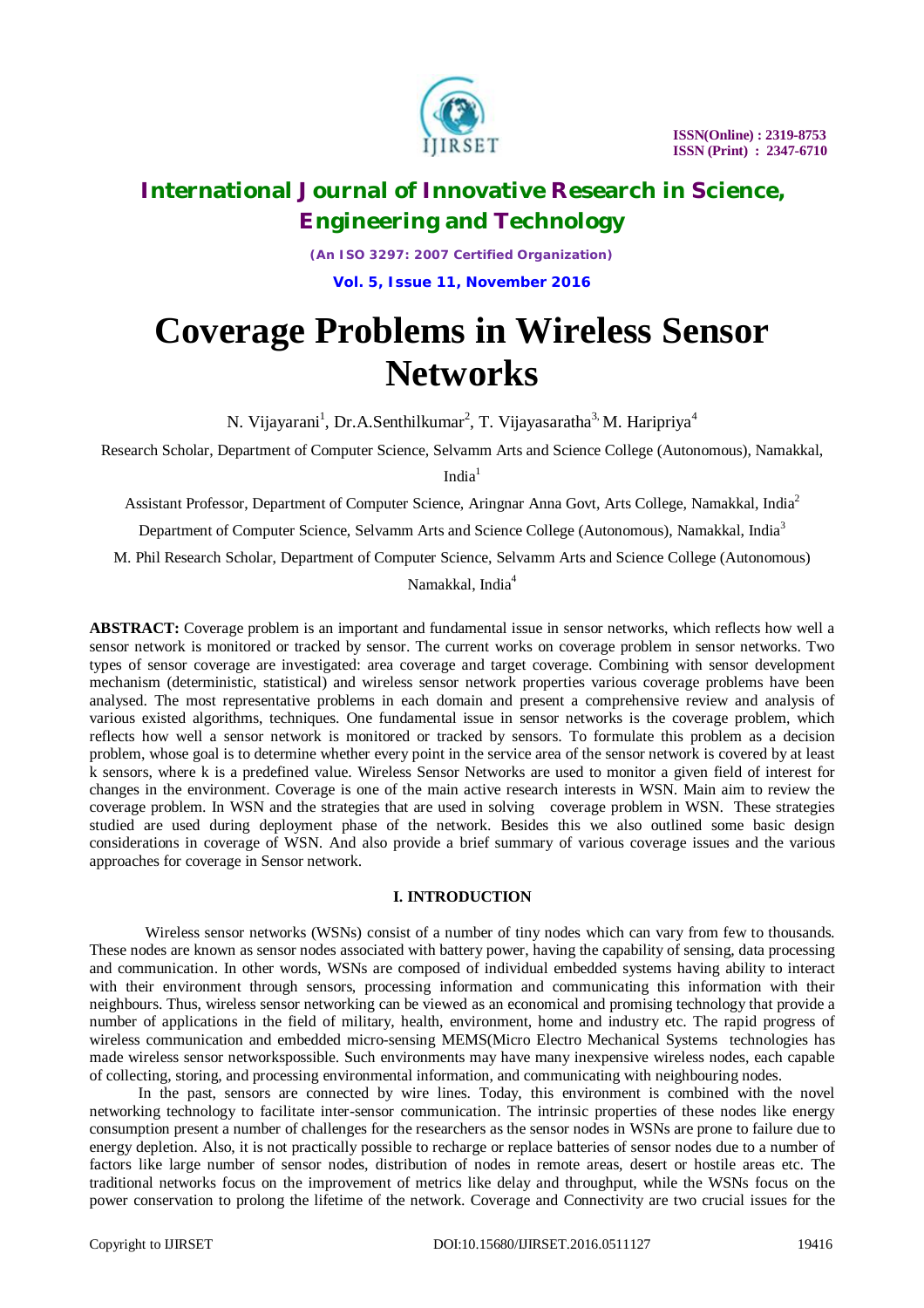

*(An ISO 3297: 2007 Certified Organization)*

# **Vol. 5, Issue 11, November 2016**

quality of service in the WSNs. For the sensor networks, coverage can be considered as a measure of quality of service. Thus, coverage and energy consumption are two main metrics in determining the network quality. The quality of service sensing component of quality of service model, deals with device calibration, environment monitoring and exposure.

Exposure can be defined as the measurement of coverage of a region in terms of detection ability for a moving target. Thus, the review presents that WSNs are facing a number of challenges due to scarce energy resources, dynamic nature of topology and a number of other network elements like number of sensor nodes deployed, method of deployment, communication and sensing ranges associated with sensor nodes, reliable communication link arrangement, energy consumption by sensor nodes etc.

#### **II. WIRELESS SENSOR NETWORKS**

Wireless sensor networks (WSN), sometimes called wireless sensor and actuator networks (WSAN), are spatially distributed autonomous sensors to monitor physical or environmental conditions, such as temperature, sound, pressure, etc. and to cooperatively pass their data through the network to a main location. The more modern networks are bi-directional, also enabling control of sensor activity. The development of wireless sensor networks was motivated by military applications such as battlefield surveillance; today such networks are used in many industrial and consumer applications, such as industrial process monitoring and control, machine health monitoring, and so on.The WSN is built of "nodes" – from a few to several hundreds or even thousands, where each node is connected to one (or sometimes several) sensors.

# **WSN ARCHITECTURE**

The architecture of WSN varies for a individual sensor node and the entire network. Energy efficiency, size reduction and minimum cost are the main concern for sensor node architecture. A wireless sensor node or node is also known as mote and is made up of the following four functional components: sensing unit, processing unit, transceiver, and power unit.



Figure 1.1 WSN Architecture

#### **Sensing Unit**

It consists of an array of sensors that can measure the physical characteristics of its environment.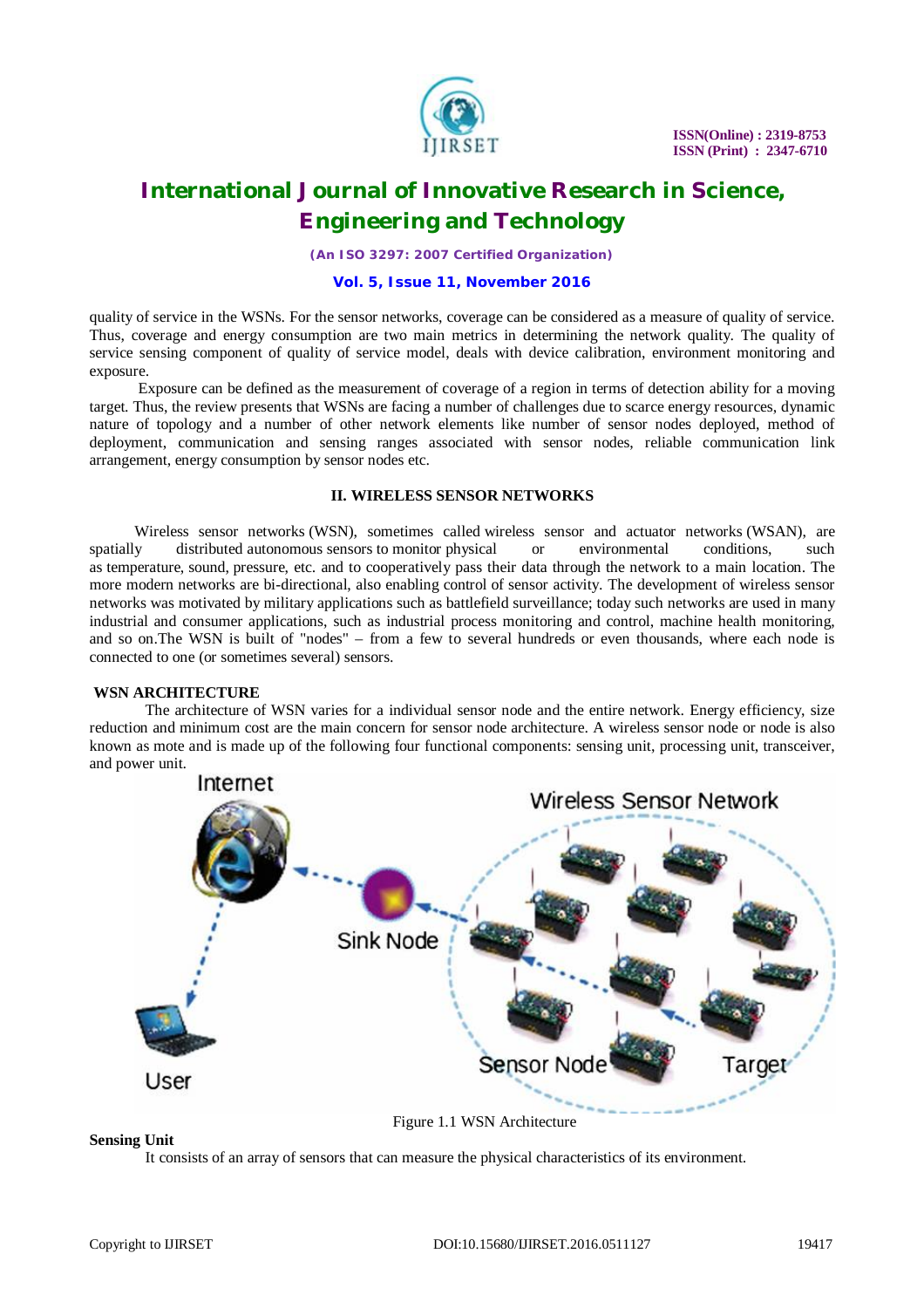

*(An ISO 3297: 2007 Certified Organization)*

# **Vol. 5, Issue 11, November 2016**

# **Processing Unit**

A sensor node uses a microcontroller which performs task, processes information and controls the working of other parts in the sensor node. Since a microcontroller is characterized by its small price, ease to attach other devices, simplicity of programming, and low power utilization, they are used in sensor nodes. Memory requirements depend on application type.

# **Transceiver**

Transceiver is used to send and receive messages wirelessly. The functionality of both transmitter and receiver are combined into a single device known as a transceiver. In WSN any node has to "converse" with other nodes. Nodes are constrained by limited energy A transceiver must provide an adequate balance between a low data rate and small energy consumption. This enables the node to live for an extended period of time. Sensor nodes generally make use of ISM band, which gives free radio, spectrum allotment and universal accessibility. Wireless transmission medium can be radio frequency (RF), optical communication (laser) and infrared. Lasers need line-of-sight for communication and are susceptible to atmospheric conditions.

# **Power source Energy**

It required for all components of a WSN is obtained from a power supply. Since the wireless sensor node is frequently positioned in an unfriendly locality, changing the battery regularly can be expensive and problematic. The energy consumption in sensor node is required for sensing, communicating and data processing. Communication of information needs more energy than any other process. The main source of energy in sensor node is from power stored in batteries or capacitors. Present sensors are able to renew their energy from solar sources, heat differences, or pulsation etc.

#### **OPERATING SYSTEMS FOR WSN**

WSNs consist of many minute networked devices that can communicate. Operating systems are the basis of the sensor node architecture. The requirements of operating system architecture in WSNs are:

- Very small trace,
- Very little overhead, and,

 Very small power consumption. Due to the resource constraints in WSN hardware platform, the main aim while selecting and designing operating systems for WSN is to reduce memory size and system overheads. According to and three classifications of operating system architectures are described for wireless sensor nodes. They are monolithic, modular/micro and virtual machine.

#### **TinyOS**

TinyOS is one of the first operating system specially designed for WSNs. TinyOS has a component-based structure which enables swift improvement and realization along with minimizing code size necessary due to sever memory constraints in WSNs. Component library of TinyOS allows further modification for custom application. TinyOS is an open source OS based on an event-driven programming model. Contiki. The Contiki is another operating system for WSN. Like TinyOS, its kernel is event-driven and on a perapplication basis can perform multithreading. Contiki can support IPv4 and IPv6 type of IP communication.

SOS (SOS Embedded Operating System) is an event-driven OS that follows a more dynamic position on the design field. Loadable modules support is one of the key features of SOS. LiteOS is an open source, interactive operating system designed for WSNs. LiteOS, like Unix, has tools that allows operation on one or more WSNs. Applications can be developed for nodes and can be distributed wirelessly to sensor nodes. According to and there are a total of thirty nine operating systems identified for WSNs.

#### **TOPOLOGIES FOR WSN**

In WSN the position of the nodes is known after the deployment of sensors. The topology architecture for WSN is dependent upon quantity and rate of data to be sent, transmission distance, power requirements, mobility and surroundings. Three types of network topology architecture are popularly used for wireless sensor networks. They are: **Star topology**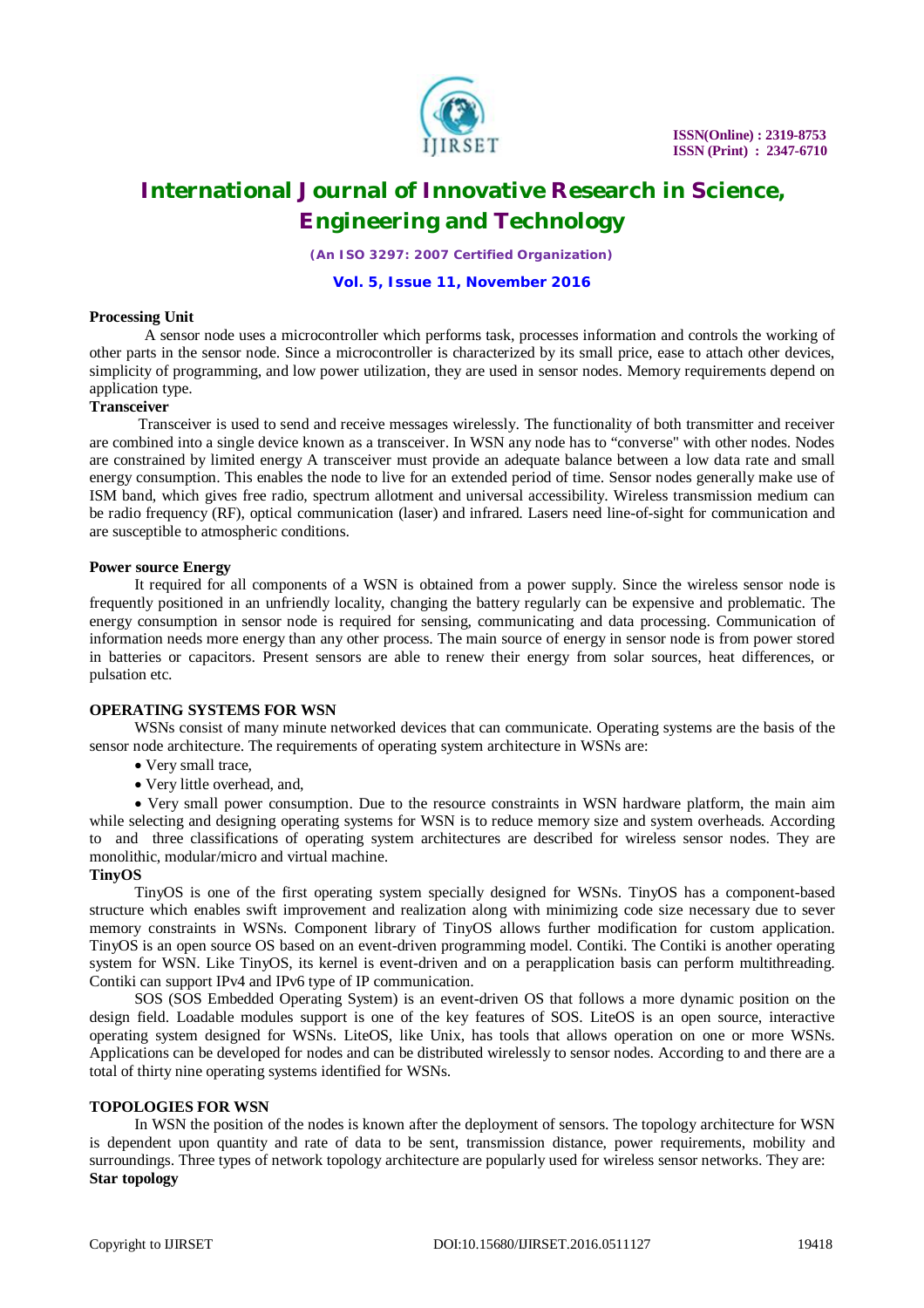

*(An ISO 3297: 2007 Certified Organization)*

# **Vol. 5, Issue 11, November 2016**

A star topology is a single-hop system. Each node connects directly to a gateway. All sensor nodes are the same and the base station serves to communicate information. Star topology is characterized by low power consumption and is restricted by the transmission distance of radio.

#### **Cluster tree topology**

Cluster tree topology divides node into groups or trees called clusters. Each group has a cluster head with one or more member nodes. This topology uses a multihop routing to transmit information from the source to the base station. Within a group a node transmits information to a upper level node higher in the tree and then to the cluster head which sends the information to a gateway. The gateway transmits the information to the next level tree until it reaches the base station. Communication cost can be reduced significantly by using cluster tree topology. Cluster topology supports in-network aggregation which increases the life span of WSNs.

#### **Mesh topology**

Mesh topologies are multi-hop systems which allow peer-to-peer communication. The base station does not interfere in the selection of path. All nodes in mesh topology choose the best dependable path amongst available path for transmission by self-connecting to several nodes. A mesh network is more dependable and extremely fault tolerant. Mesh topology consumes more power than star topology.

# **LIFECYCLE OF WSN**

The lifecycle of a WSN can be distinguished into four stages. They are:

#### **Planning WSNs**

The planning stage is the first stage of the life cycle. This is necessary for achieving the purpose of creating a WSN. The survey of the deployment region is carried out for identification of the locations before the placement of the sensors. Deployment WSNs In the deployment stage, sensor nodes repeatedly send their connection status along with the path to the Base Station.

# **Monitoring WSNs**

This stage is concerned with the analysis of the information provided by the network sensors.

# **Controlling WSNs**

This stage is used for controlling the WSN by sending instructions from the Base Station. The instructions can include commands to sensors such as stop sending messages, change the frequency of message transfer or restart the entire network etc. Planning and deployment stage is usually concerned by researchers whereas the end users are more concerned in monitoring and controlling the WSN.

# **III. LITERATURE REVIEW**

# **A SURVEY ON SENSOR NETWORKS I.F. AKYILDIZ, WEILIAN SU, SANKARASUBRAMANIAM, E. CAYIRCI IEEE COMMUNICATIONS, AUG 2002[1]**

The authors present communication architecture for sensor networks and proceed to survey the current research pertaining to all layers of the protocol stack: Physical, Data Link, Network, Transport and Application layers. A sensor network is defined as being composed of a large number of nodes which are deployed densely in close proximity to the phenomenon to be monitored. Each of these nodes collects data and its purpose is to route this information back to a sink. The network must possess self-organizing capabilities since the positions of individual nodes are not predetermined. Cooperation among nodes is the dominant feature of this type of network, where groups of nodes cooperate to disseminate the information gathered in their vicinity to the user. Major differences between sensor and ad-hoc networks: Number of nodes can be orders of magnitude higher.

Sensor nodes are densely deployed. Sensor nodes are prone to failure. Frequent topology changes. Broadcast communication paradigm. Limited power, processing and power capabilities.Possible absence of unique global identification per node. The authors point out that none of the studies surveyed has a fully integrated view of all the factors driving the design of sensor networks and proceeds to present its own communication architecture and design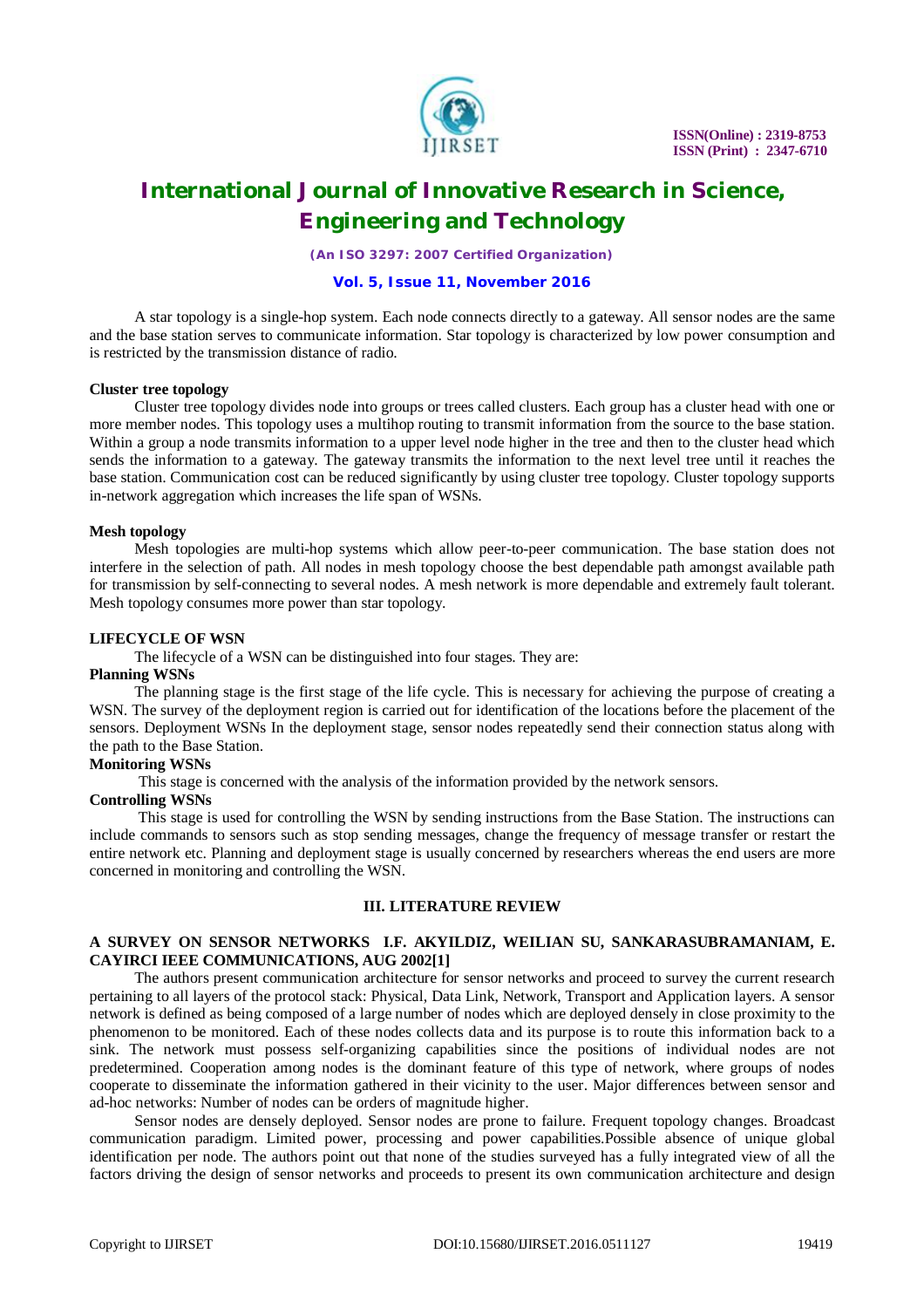

*(An ISO 3297: 2007 Certified Organization)*

# **Vol. 5, Issue 11, November 2016**

factors to be used as a guideline and as a tool to compare various protocols. After surveying the literature, this is our impression as well and we include it in the open research issues that can be explored for future work.

The design factors listed by the authors: Fault Tolerance: Individual nodes are prone to unexpected failure with a much higher probability than other types of networks. The network should sustain information dissemination in spite of failures.

# **Scalability**

Number in the order of hundreds or thousands Protocols should be able to scale to such high degree and take advantage of the high density of such networks.

#### **Hardware Constraints**

A sensor node is comprised of many subunits (sensing, processing, communication, power, location finding system, power scavenging and mobilizer). All these units combined together must consume extremely low power and be contained within an extremely small volume.

### **Sensor Network Topology**

Must be maintained even with very high node densities.

# **Environment**

Nodes are operating in inaccessible locations either because of hostile environment or because they are embedded in a structure.

# **Power Consumption**

Power conservation and power management are primary design factors.

# **INFORMATION GATHERING IN SENSOR NETWORKS [K. DASGUPTA, M. KUKREJA AND K. KALPAKIS] [4]**

Consider a network of energy–constrained wireless nodes that are capable of sensing and communication. These nodes are to be deployed over an area to be monitored. There is a set of points or regions of interest in that area, each of which need to be sensed (covered) by at least one node. The basic operation of this network is to periodically sense, gather, and transmit the sensed information to a concentration point. Nodes are allowed to perform in–network data aggregation, whereby multiple incoming data packets at a node can be aggregated into one single outgoing packet. Since the nodes have limited energy, it is desirable to maximize the system lifetime, i.e. the number of periods (rounds) that information can be collected until the first node is drained of its energy, while ensuring that the coverage requirements are satisfied.

Since a node may cover more than one point/region of interest, we allow nodes to assume two roles, namely sensor and relay. Relay nodes aggregate and transmit data packets, while sensor nodes can also sense their vicinity and generate data packets. Since data transmission is a key energy consumer, the placement and role assignment of these nodes is critical.

# **SELF- ORGANIZATION OF SENSOR NETWORKS FOR EFFICIENT QUERY EXECUTION" [H. GUPTA, S. DAS AND Q. GU] [5]**

Spatial query execution is an essential functionality of a sensor network, where a query gathers sensor data within a specific geographic region. Redundancy within a sensor network can be exploited to reduce the communication cost incurred in execution of such queries.

Any reduction in communication cost would result in an efficient use of the battery energy, which is very limited in sensors. One approach to reduce the communication cost of a query is to self-organize the network, in response to a query, into a topology that involves only a small subset of the sensors sufficient to process the query. The query is then executed using only the sensors in the constructed topology. Analyze algorithms for such selforganization of a sensor network to reduce energy consumption.

In particular, to develop the notion of a connected sensor cover and design a centralized approximation algorithm that constructs a topology involving a near optimal connected sensor cover. We prove that the size of the constructed topology is within an O(log n) factor of the optimal size, where n is the network size. We also develop a distributed self-organization version of our algorithm, and propose several optimizations to reduce the communication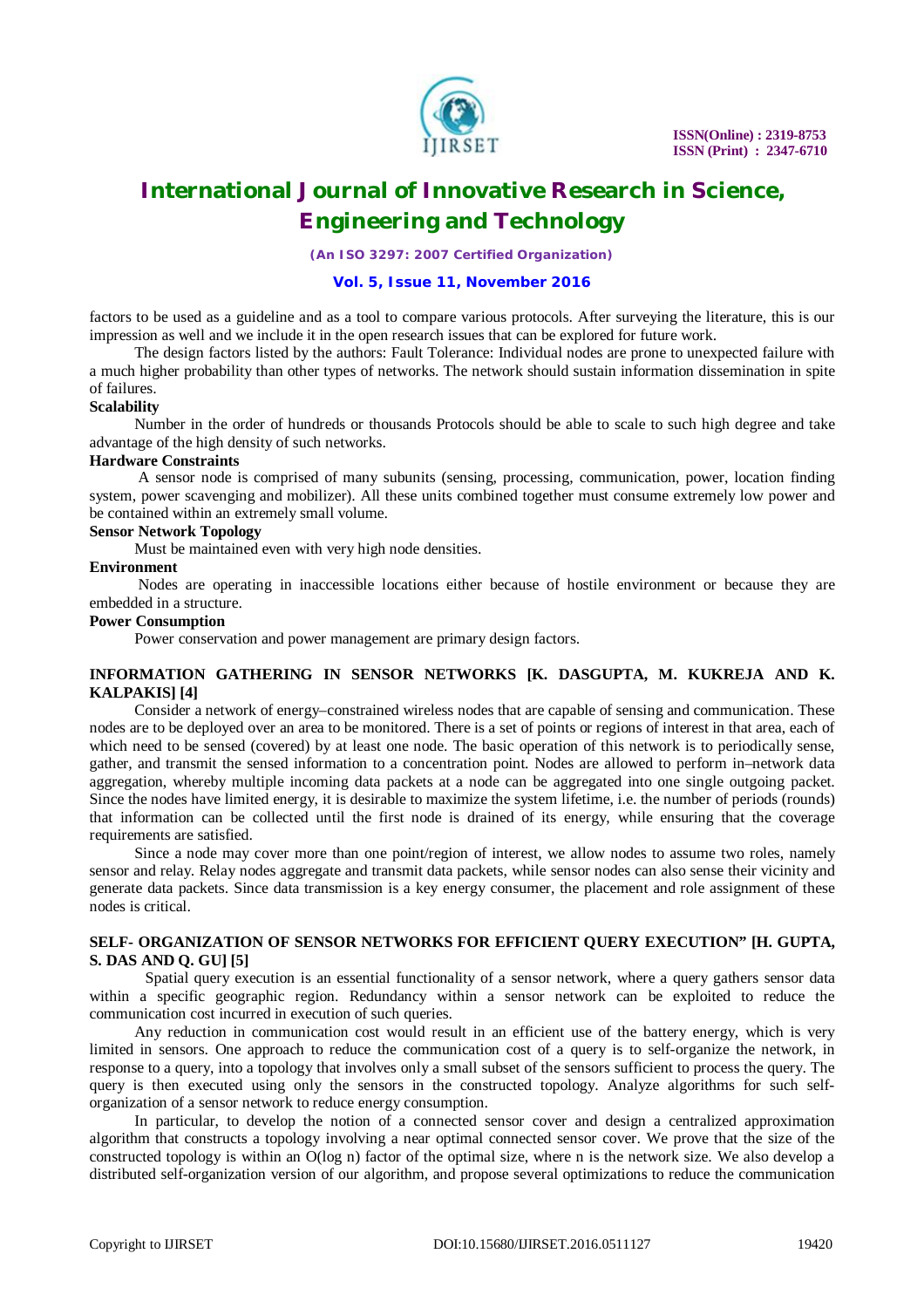

*(An ISO 3297: 2007 Certified Organization)*

# **Vol. 5, Issue 11, November 2016**

overhead of the algorithm. Finally, we evaluate the distributed algorithm using simulations and show that our approach results in significant communication cost reduction.

# **IV. RESEARCH METHODOLOGY**

#### **COVERAGE**

Coverage can be defined as how well or to how much extent each point of a deployed network is under the vigilance of a sensor node. The goal of coverage problem can be defined as: whether each and every point in the targeted or interested field is within the sensing range of the deployed sensors which forms the network and answers for "how well the target is monitored or tracked by sensors".

#### **CONNECTIVITY**

Network connectivity is an important issue for WSNs. A WSN is said to be connected if each and every node pair can directly or indirectly communicate with other nodes. The objective of a connected network is to find out a minimal subset of active nodes so that the observed data can reach to the sink stations. For a wide range of applications, it is not possible to partition the network into disjoint sets of nodes which makes the connectivity issue as a crucial issue. In WSNs, connectivity acting as a fundamental property helps in the following ways:

1. Connectivity represents the network status on the basis of network density, node deployment plans, sensing and communication ranges.

2. Connectivity provides the roadmap for development and working plan for a network such as deployment patterns, processing algorithms etc.

#### **Network Deployment**

These networks based on predefined parameters such that the shape of the network, the location of sensor node etc. are known in advance. In this type of coverage, sensor nodes are deployed in a predefined manner, however, it is impossible for many cases to deploy sensor nodes in deterministic pattern. The placement of sensor nodes for a coverage pattern is much easier than random coverage. Coverage in art gallery problem can be considered as determined Network Coverage . The study of art gallery problem comes under the computational geometry. According to this problem, the room is considered as a polygon and the guards are represented by points in the room. The goal of this problem is to ensure that every part of this room can be monitored by at least one of the guards (sensors). As the position of all the guards is specified in a predefined manner to ensure its goal, it comes under determined coverage.

#### **Random Coverage**

Random coverage is just opposite to the determined network coverage, that is, there is no predefined information available about the location of sensors and topological structure of the network. The location and topology change from time to time.

For example, in the battle field, a target can move its position in accordance with time and topological changes. Geometric method is commonly used for random deployment as it studies the problem of plane coverage. In random coverage nodes are placed very closely in order to achieve the desired coverage, as nodes are considered as stationary, while in the case of mobile nodes, mobility property is used in order to relocate the optimal location. Thus, the aim of random coverage is to maintain coverage while minimizing energy consumption [6]

# **NODE SENSING MODELS**

# **Binary model**

In this model, a node senses a region of disk shape which has a radius '*R*' (sensing range) and centred at '*C*'. Whether a particular target  $T'$  is sensed or not is determined by  $1'$  or  $0'$ .

If dis  $(T, C) \le R$ , outputs '1', which means that target is within sensing range of sensor and outputs '0', otherwise [7]. Here, dis *(T,C)* stands for the Euclidian distance between centre and target.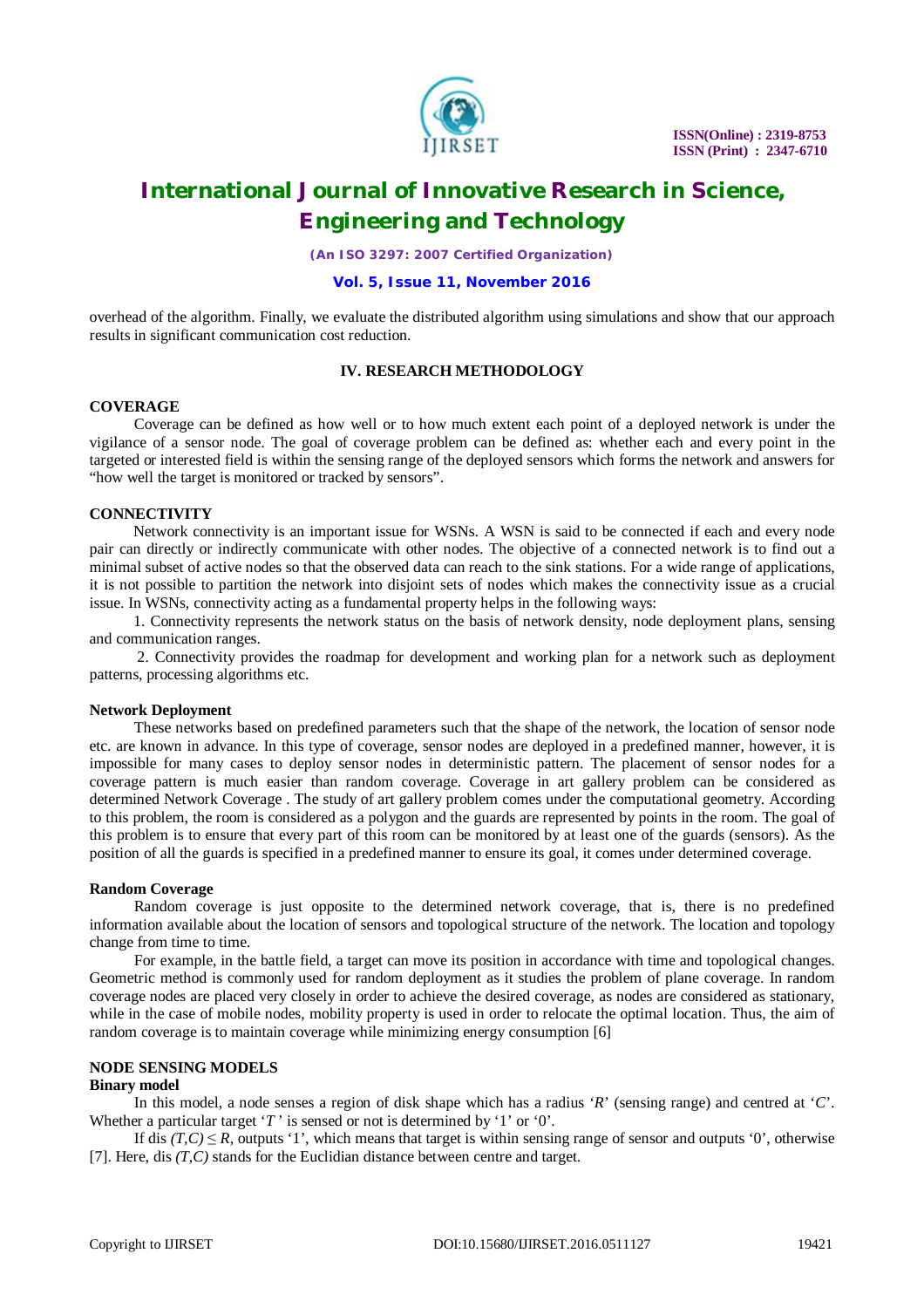

*(An ISO 3297: 2007 Certified Organization)*

#### **Vol. 5, Issue 11, November 2016**

# **Index Model**

This model gives information about the chances to sense a target in the given network. The state of a target to be sensed is inversely proportional to *k*th power of the distance between the target and sensor node , i.e.;

Sensing chances =  $c/$  [dis *(T,C)*] (1) Where  $k \ge 2$  and '*c*' is a constant which is determined by network characteristics.

#### **Probabilistic Model**

The authors in have presented the probabilistic model as an extension of binary sensing model. For probabilistic model a quantity, *Ru*is defined such that *Ru<Rs*where *Rs*is the radius of circular disk and an interval *(Rs*− *Ru, Rs*+ *Ru)*  is defined, in which the probability to detect an object is '*p*'. Based on the given probabilistic model, the sensing of a point  $p(x, y)$  by a sensor *Si* is given below:

 ${C(x,y)(Si) = \{ 0, if Rs + Ru < d(Si,p)e - \omega a\beta, if Rs + Ru < d(Si,p) < Rs + Ru1, if Rs - Ru > d(Si,p)\} }$ Where  $a = d(S_i, p) - (Rs-Ru)$ , and  $\omega$ ,  $\beta$  are measured parameters for detection probabilities,

When an object is within a certain distance from a sensor.

#### **Target Characteristics**

# **Static Target Coverage**

Static targets are the stationary targets, that is, these targets are not able to move and rigid with respect to sensing node . We can consider entrance of a Mall as an example of static target. This type of coverage works with a goal to maximize coverage and minimize redundancy of sensor nodes. This is the simplest approach which can be seen in daily life situations such as monitoring of temperature.

# **Dynamic Target Coverage**

The Dynamic targets have ability to move and not rigid to the corresponding sensing node. A running vehicle can be represented as a dynamic target [10]. The main focus of such type coverage is the movement of the dynamic target. This is complicated as compared to the static one. This coverage is very useful for military purposes as it can be used for the purpose of battlefield surveillance.

# **Application Attributes**

#### **Energy-Saving Coverage**

Energy-Saving coverage focuses on 'whether the energy consumption by the nodes in the network is in an efficient manner or not' as it has a great impact on the existence of network. Because of limited resources such type of coverage is done by dividing the sensing nodes into the subsets of "active" and "sleep" nodes in different rounds. This type of coverage is done to achieve the goal of maximization of network lifetime with the preservation of energy resources.

#### **Connectivity Coverage**

Connectivity coverage answers how to handle communication requirements and degree of coverage both at the same time and thus, plays an important role in coverage control. Connectivity coverage can be further categorized as:

Active node connectivity coverage—this coverage deals with the "active" and "sleep" state of nodes in rotation.

Connected path coverage—this type of coverage deals with the selection procedure of connected sensor nodes to get maximum effect.

# **Monitored Areas**

#### **Regional Coverage**

In regional coverage, each point is under the surveillance of at least one sensor. Since each point requires monitoring, in this type of coverage the sensing nodes are densely deployed and which results into overlapped coverage. "Forests protection against fire" is an example of regional coverage.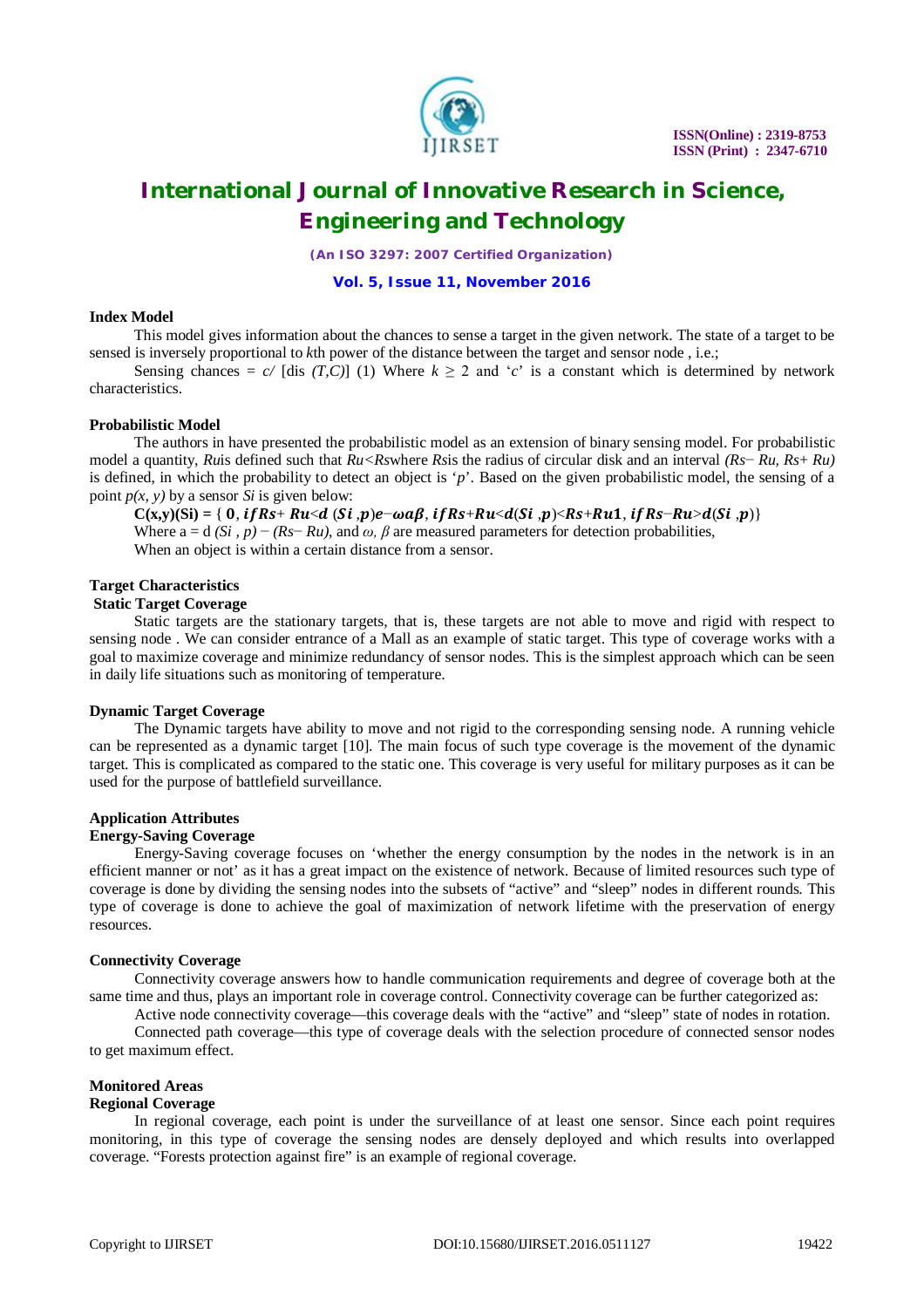

*(An ISO 3297: 2007 Certified Organization)*

# **Vol. 5, Issue 11, November 2016**

#### **Point Coverage**

Under the point coverage only a limited number of discrete objects or target points are to be monitored. In this type of coverage the sensor nodes are divided into node subsets under the stochastic distribution. Due to such type of division each subset works turn by turn which results into maximization of the network lifetime.

#### **Barrier Coverage**

Barrier coverage deals with the chance calculation of movement of objects in the targeted area. The chances or probability can be determined by movement rate of object and sensing intensities of the sensors for each and every point on the path followed by the object. On the basis of this calculation, the density of sensor nodes can be computed. It can be find out that how densely the sensor nodes should be deployed in the targeted region. Barrier coverage further can be classified as Weak *k*-barrier and Strong *k*-barrier coverage.

# **V. COVERAGE STRATEGIES**

Coverage strategies used for solving coverage problems in wireless sensor network. The strategies are divided into three categories force base, Grid based, Computational geometry based.

#### **Force based**

Force base development a strategy rely on the sensor mobility, using virtual repulsive and attractive force the sensor force to move away or awards each other so that full coverage is achieved. Each sensor node exerts an attractive or repulsive forced is exerted. Each neighbouring sensor according to the distance between them in order to reach the target distance. A force can be described as a vector and overall force is then the result if vector addition. Following condition of force function:

#### **Inversion relation**

This is implies that the force is inversely proposal to nodes distance.

#### **Upper bound**

fmax is maximum force. This is set an upper bound on force.

#### **Lower bound**

f(dij)=0, if dij> Re ,this is indicated that only neighbour exert force. We also introduced two rules for node movement

#### **Oscillation Check**

If one node move back and forth between similar location many times, that these nodes are regarded to in oscillation states.



**Figure 3.5 Type of Grids**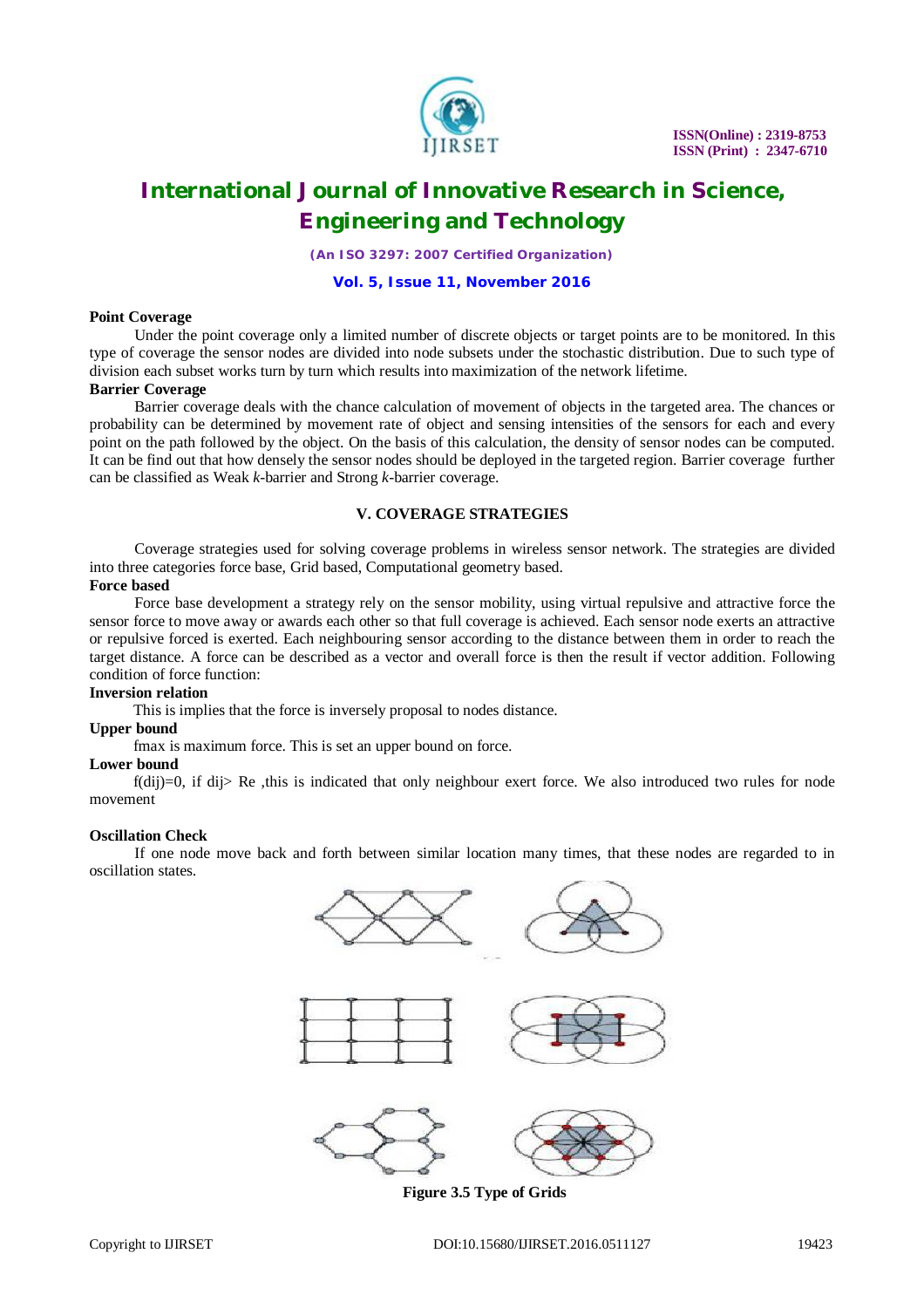

*(An ISO 3297: 2007 Certified Organization)*

#### **Vol. 5, Issue 11, November 2016**

# **Stability Check**

If the node moving distance of node is less than a predefined threshold for several times, then this node can be considered to have reached a stable state.

# **Grid based**

Grid points are used in two ways in wireless sensor network deployment either to measurement coverage as used in VFA or determine the sensor position. In these approach sensor will redeploy according to a predefined grid. Triangular Lattice, Square or Hexagonal grid. The triangular lattice is preferred because it requires the smallest number of sensor network density. But in sparse network large grid size is better than it will avoid overlapping of sensor sensing range therefore ensuring full utilization of their sensor capabilities. The grid can be used in robotic where robotic moves according to defined rules and deploy on sensor achieve the full coverage of area.

#### **Computational Geometry based**

Computational geometry is frequently used in wireless sensor network for coverage optimization the most frequently used computational geometry approach are a Voronoi graph and Delaunay triangulation. In Voronoi diagraph id partition of sites, in such way that point inside the polygon. Voronoi graph can be used as one of the sampling methods in determining wireless sensor network act as the sites. Voronoi diagram and Delaunay triangulation are used in to estimate the worst and best coverage.

#### **Worst case coverage**

A path where an introduced can go through with the least probability of being detected, and maximum support

# part.

#### **Best case coverage**

A path with the highest coverage. The work proved that a maximum breach path must lie on the edges of Voronoi diagram.

#### **AREA COVERAGE**

The area coverage problem has been well studied and a review of existing solutions for area coverage problem is described in [SSW05, Cardei06, ChenK07]. Most of works in the survey [Cardei06] and [ChenK07] were published before 2003 and 2005, respectively. The survey work in [SSW05] focuses on only constructing area-dominating sets for sensor area coverage. We present in the chapter a comprehensive and updated survey on sensor area coverage. There are various coverage problems including area coverage, *k*-coverage, *m*-connected *k*-coverage problems. The area coverage problem is defined as follows:

#### **VI. CONCLUSION AND FUTURE WORK**

Coverage is a wireless sensor network can be thought of as how well the wireless sensor network is able to monitor a particular field internet. The coverage strategies are authorized into three different approaches: force based, Grid based, Computational geometry based. In these papers we have attempted to overview of the work that has been done to address the coverage problem in wireless sensor network. Coverage problem in sensor networks, and classify them into two categories: sensor area coverage and target coverage.

# **VII. FUTURE WORK**

An integration of different types of sensors with different types of coverage also provides a way for further research. A try can be done to solve different energy efficient algorithms and scheduling algorithms with homogeneous environment to heterogeneous environment. It is found that there are a number of facts which can be basis for further research and can be used as research platform by researchers in future. Most of the current algorithms are centralized server based. An enhancement of these algorithms for decentralized server can be taken as further research. A comparison of centralized verses distributed algorithms can be done based on the factors such that cost, power consumption etc.